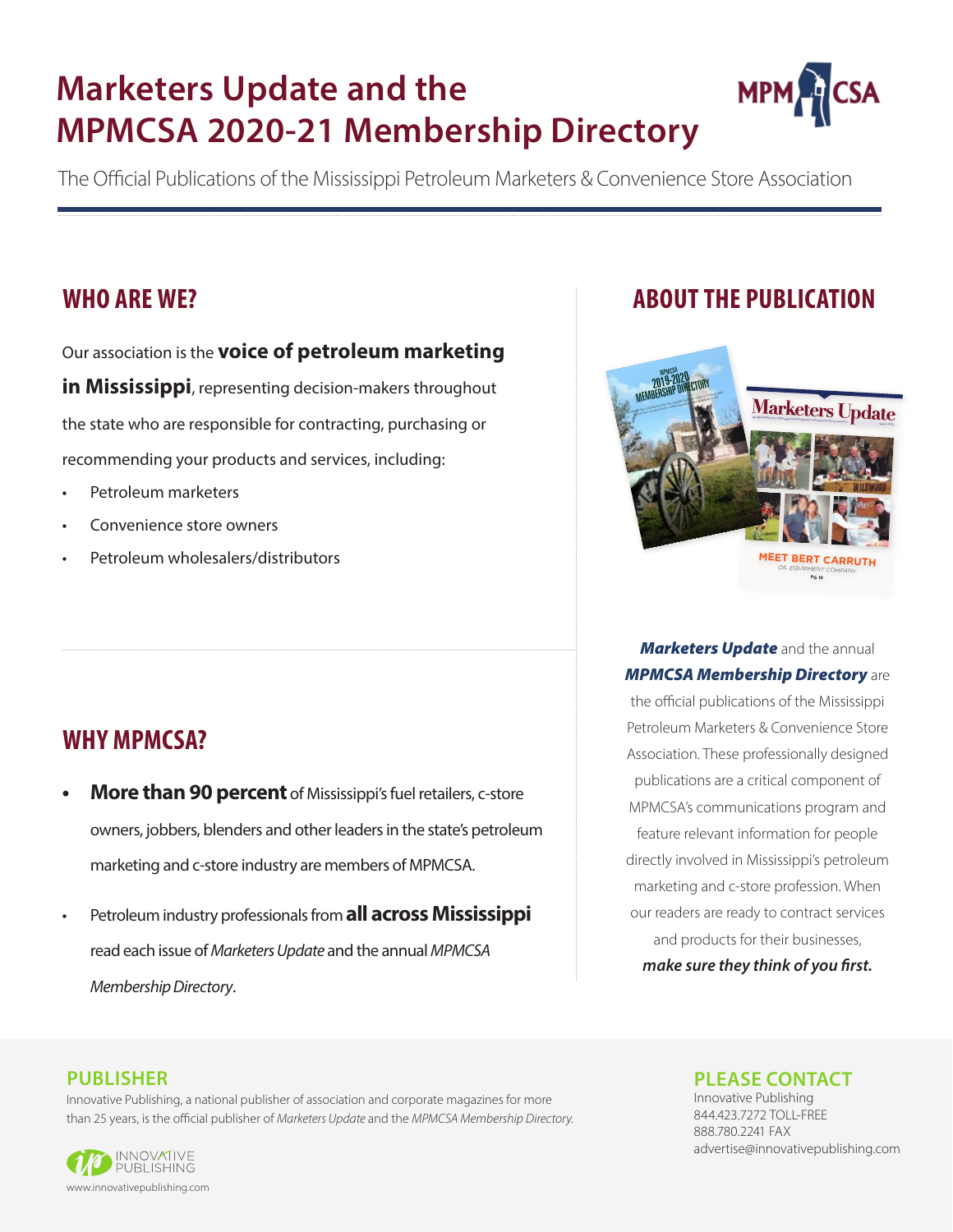## **EDITORIAL CALENDAR**

| <b>Ad Sales Close / Artwork Due</b> | <b>Delivered to Members</b> |  |
|-------------------------------------|-----------------------------|--|
| <i><b>MARKETERS UPDATE</b></i>      |                             |  |
| 10/30/20                            | January 2021                |  |
| 2/5/21                              | April 2021                  |  |
| 5/7/21                              | <b>July 2021</b>            |  |
| 8/6/21                              | October 2021                |  |
|                                     |                             |  |
| <i><b>MEMBERSHIP DIRECTORY</b></i>  |                             |  |

10/2/20 December 2020

### **NET ADVERTISING RATES (NON-MEMBER):**

#### *MARKETERS UPDATE* **AND THE ANNUAL** *MPMCSA MEMBERSHIP DIRECTORY*

| <b>Size</b>      | <b>Marketers</b><br><b>Update 1x</b> | <b>Marketers</b><br>Update 4x | <b>Directory</b><br><b>B&amp;W</b> | <b>Directory</b><br>Color |
|------------------|--------------------------------------|-------------------------------|------------------------------------|---------------------------|
| Covers           | N/A                                  | \$1,240                       | N/A                                | \$1,980                   |
| <b>Full Page</b> | \$1,640                              | \$1,140                       | \$1,200                            | \$1,620                   |
| $1/2$ Page       | \$1,235                              | \$810                         | \$780                              | \$1,200                   |
| $1/3$ Page       | \$1,010                              | \$620                         | N/A                                | N/A                       |
| 1/4 Page         | \$890                                | \$530                         | \$540                              | \$960                     |
| $1/6$ Page       | \$795                                | \$425                         | N/A                                | N/A                       |

4x rate includes four issues of the magazine. All ads in the magazine are color.

#### **NET ADVERTISING RATES (MEMBER):**

#### *MARKETERS UPDATE* **AND THE ANNUAL** *MPMCSA MEMBERSHIP DIRECTORY*

| <b>Size</b>                       | <b>Marketers</b><br>Update 1x | <b>Marketers</b><br><b>Update 4x</b> | <b>Directory</b><br><b>B&amp;W</b> | <b>Directory</b><br>Color |
|-----------------------------------|-------------------------------|--------------------------------------|------------------------------------|---------------------------|
| Covers                            | N/A                           | \$1,030                              | N/A                                | \$1,650                   |
| <b>Full Page</b>                  | \$1,365                       | \$950                                | \$1,000                            | \$1,350                   |
| $1/2$ Page                        | \$1,030                       | \$675                                | \$650                              | \$1,000                   |
| $1/3$ Page                        | \$840                         | \$515                                | N/A                                | N/A                       |
| 1/4 Page                          | \$740                         | \$440                                | \$450                              | \$800                     |
| $1/6$ Page                        | \$660                         | \$355                                | N/A                                | N/A                       |
| <b>Digital</b>                    |                               |                                      |                                    |                           |
| <b>Standard View Skyscraper</b>   | \$400                         | \$400                                | N/A                                | N/A                       |
| <b>Standard View Landing Page</b> | \$400                         | \$400                                | N/A                                | N/A                       |

\* 4x rate includes four issues of the magazine. All ads in the magazine are color. Covers include: inside front cover, inside back cover, page 3 and back cover.

#### **SPECIFICATIONS:** *MARKETERS UPDATE*

| <b>Page Size</b>                  | 8.375" x 10.875" (trim) |
|-----------------------------------|-------------------------|
| Back Cover * (see example)        | $8.375'' \times 8.3''$  |
| Full Page * (see example)         | 8.375" x 10.875"        |
| 1/2 Page Horizontal               | 7.875" x 4.937"         |
| 1/2 Page Vertical                 | 3.875" x 10"            |
| 1/3 Page Vertical                 | $2.5'' \times 10''$     |
| 1/4 Page Block                    | 3.875" x 4.937"         |
| 1/6 Page Vertical                 | $2.5'' \times 4.937''$  |
| <b>Digital</b>                    |                         |
| <b>Standard View Skyscraper</b>   | $160p \times 600p$      |
| <b>Standard View Landing Page</b> | 603p x 783p             |

### **SPECIFICATIONS:** *MPMCSA MEMBERSHIP DIRECTORY*

| <b>Page Size</b>                   | 5.75" x 8.5" (trim)      |
|------------------------------------|--------------------------|
| Full Page & Covers * (see example) | $5.75'' \times 8.5''$    |
| 1/2 Horizontal                     | $4.75'' \times 3.625''$  |
| 1/2 Vertical                       | $2.375'' \times 7.5''$   |
| $1/4$ Page                         | $2.375'' \times 3.625''$ |

## **DIGITAL FILE REQUIREMENTS**

- All artwork should be submitted as an Adobe InDesign, Illustrator, Photoshop or PDF file.
- Please embed or include all fonts and graphics.
- Full-page ads must include a .125 inch bleed around the entire page and important content should be at least .5 inches away from the trim.
- Graphics should visually appear high-resolution and have a minimum 300 DPI (dots per inch). *NOTE: We cannot increase the quality of the image if the original is blurry, grainy or too small — graphics pulled from websites are generally too small to use.*
- All colors should be created as CMYK process colors.
- If you're ready to send us your ad, you can email it to us at graphics@innovativepublishing.com. Please upload files over 5 MB to our secure site.

## **AD DESIGN SERVICES**

Our graphic designers can help you design your ad! Simply provide our team with all of the content for your ad, and we will design it for you. All artwork creation or changes require a **\$75 surcharge.**

## **PAYMENT TERMS**

- Make checks payable to Innovative Publishing.
- American Express, MasterCard or Visa accepted.

## **TO ADVERTISE, PLEASE CONTACT**

#### **Innovative Publishing**

10629 Henning Way, Suite 8 Louisville, KY 40241 844.423.7272 TOLL-FREE 888.780.2241 FAX advertise@innovativepublishing.com



www.innovativepublishing.com



#### *\* Full-page ads are intended to bleed off the page*

- Please include an *additional 0.125" of bleed* on each side of page
- Keep all important information at least *0.5" from the trim line*